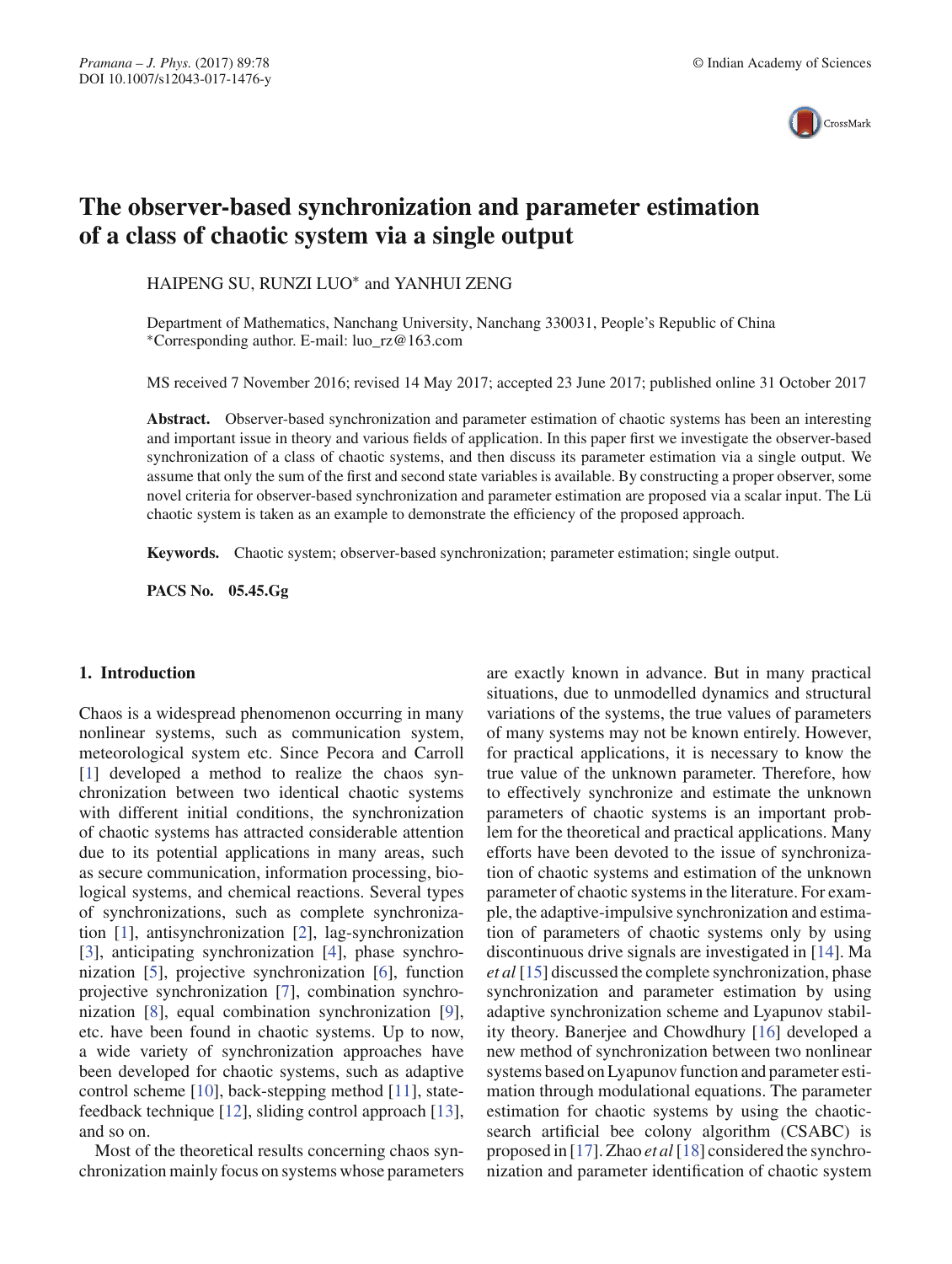with unknown parameters and mixed delays. Based on a special matrix structure, a new approach is proposed for designing controller and update rule of unknown parameters.

It should be noted that the approaches proposed in refs [14–18] were under the same condition that the states of the drive system were completely known. It is well known that the states in some systems are partially or fully unavailable in many practical control problems. Therefore, it is necessary and important to investigate the synchronization of chaotic system with limited output information.

A great many efforts have been made to synchronize chaotic systems by using limited output information. For instance, based on observer design method, the problems of chaotic synchronization for a class of uncertain chaotic systems and chaos-based secure communication are discussed in [19]. Jiang *et al* [20] investigated the observer-based chaos synchronization and chaos-based secure communication problems for a class of uncertain chaotic systems with both parameter uncertainties and channel noise. In [21], the observer-based synchronization of chaotic systems with first-order coder in the presence of information constraints was introduced via adaptive control method. Sharma and Kar [22] proposed an observer-based synchronization scheme for a class of chaotic systems by using contraction theory. The adaptive synchronization problem of the drive–response-type chaotic systems via a scalar transmitted signal is discussed in [23].

It is easy to see that the estimation of unknown parameters has not been considered in refs [19–23]. So far as we know, less attention has been paid to the issue of estimating unknown parameters of chaotic systems via observer-based synchronization method.

Motivated by the above discussion, this paper investigates the observer-based synchronization and parameter estimation of chaotic systems of a class of chaotic systems via a single output. By using the sum of the first and second state variables, some novel criteria for synchronization and parameter estimation are proposed via constructing a proper observer. The Lü chaotic system is taken as an example to show the efficiency of the proposed approach.

The lay-out of the rest of this paper is organized as follows: A brief description of a class of chaotic systems is introduced in §2. Section 3 investigates the design of the observer of the chaotic systems. The parameter estimation scheme of the chaotic systems is proposed in §4. Numerical examples to demonstrate the effectiveness of the proposed approach are shown in §5. Finally, some conclusions are presented in §6.

### **2. System description**

Consider the following chaotic system:

$$
\begin{cases}\n\dot{x}_1 = a(x_2 - x_1), \\
\dot{x}_2 = bx_2 + f(x), \\
\dot{x}_3 = -cx_3 + g(x_1, x_2), \\
x_{\text{out}} = k_1 x_1 + k_2 x_2,\n\end{cases}
$$
\n(1)

where  $x_1, x_2, x_3$  are the state variables of system (1).  $f(x)$ ,  $g(x_1, x_2)$  are continuous functions and  $g(0, 0) =$ 0.  $a > 0$ ,  $c > 0$  are known parameters while *b* is the unknown parameter which is to be estimated later.  $x_{\text{out}}$ denotes the output variable,  $k_1, k_2 \neq 0$  are the given parameters.

*Remark* 1*.* Many chaotic systems can be described by (1), such as the classic Lü system [24], the Chen system [25], the Lorenz system [26], the unified system [27], etc.

# **3. Observer-based synchronization**

In this section, we investigate the synchronization of system (1) via observer-based method. To this end we introduce an observer of system (1) as follows:

$$
\begin{cases}\n\dot{\hat{x}}_1 = \frac{a}{k_2}(k_1x_1 + k_2x_2) - \frac{k_1 + k_2}{k_2}a\hat{x}_1, \\
\hat{x}_2 = w + \frac{1}{k_2}(k_1x_1 + k_2x_2), \\
\dot{w} = \frac{k_1}{k_2}a(\hat{x}_1 - \hat{x}_2), \\
\dot{\hat{x}}_3 = -c\hat{x}_3 + g(\hat{x}_1, \hat{x}_2),\n\end{cases}
$$
\n(2)

where  $\hat{x}_1$ ,  $\hat{x}_2$  and  $\hat{x}_3$  are the estimated values of  $x_1$ ,  $x_2$ and *x*3, respectively.

In order to get our results, we introduce a lemma which will be used in the proof of the following theorem.

**Lemma 1** [28]*. If*  $\lim_{t\to+\infty} \alpha(t) = 0$ *, then the origin of system*

$$
\dot{x} = -\lambda x + \alpha(t)
$$

*is globally asymptotically stable, where*  $\lambda > 0$ *.* 

**Theorem 1.** If there exist  $k_1$  and  $k_2$  such that

$$
\begin{cases} k_1 k_2 > 0, \\ c > 0, \end{cases} \tag{3}
$$

*then system* (2) *will synchronize system* (1) *in the sense*  $of \lim_{t \to \infty} e_1 = \lim_{t \to \infty} e_2 = \lim_{t \to \infty} e_3 = 0$ , where  $e_1 = \hat{x}_1 - x_1, e_2 = \hat{x}_2 - x_2, e_3 = \hat{x}_3 - x_3.$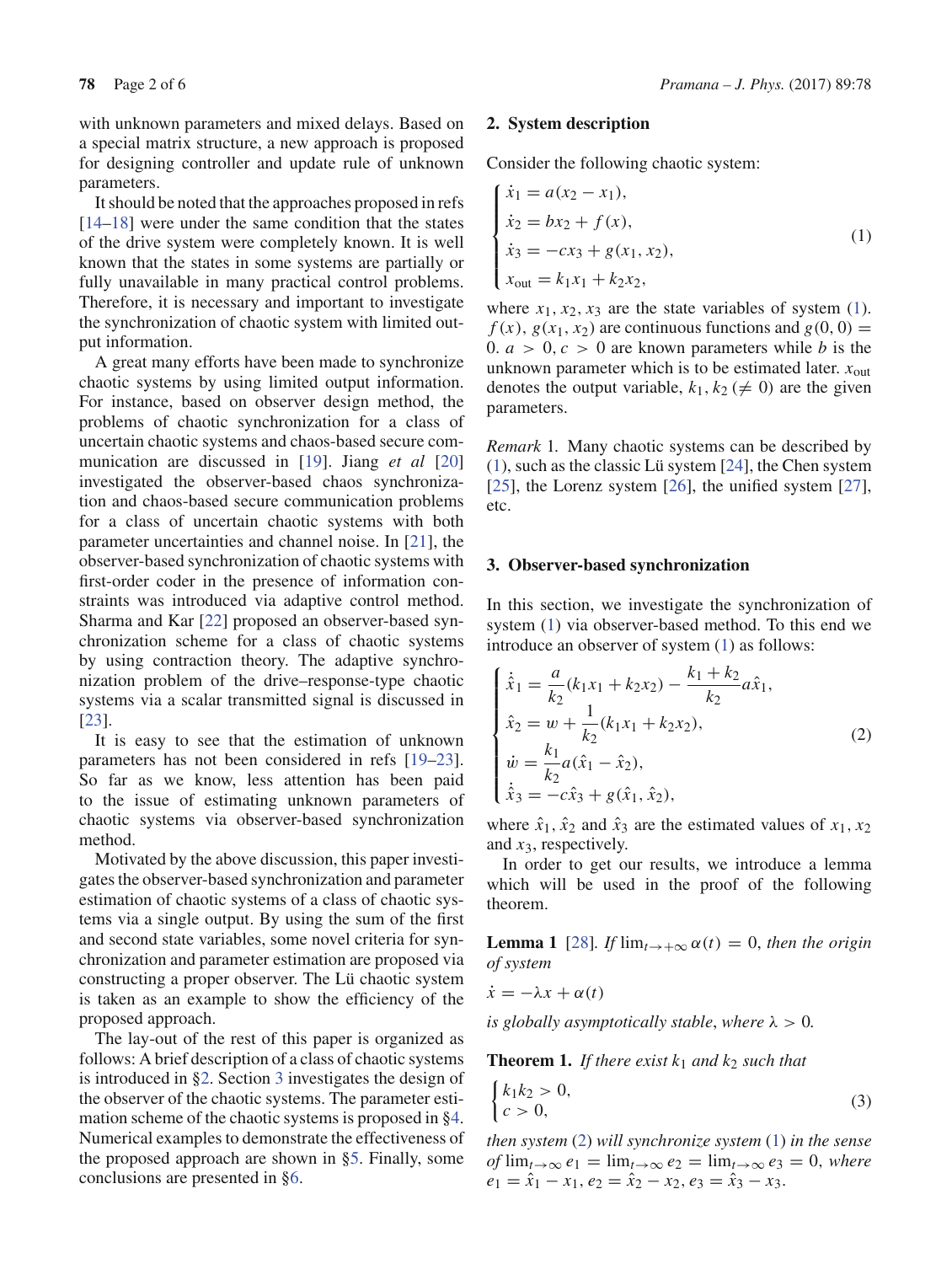*Proof.* From systems (1) and (2), we have

$$
\dot{e}_1 = \dot{\hat{x}}_1 - \dot{x}_1 = \frac{ak_1}{k_2} x_1 + ax_2
$$

$$
- \frac{(k_1 + k_2)a}{k_2} \hat{x}_1 - a(x_2 - x_1)
$$

$$
= - \frac{(k_1 + k_2)a}{k_2} e_1.
$$

Since  $[(k_1 + k_2)a/k_2] > 0$ , one gets  $\lim_{t \to \infty} e_1 = 0$ .

In order to show  $\lim_{t\to\infty}e_2=0$ , subtracting (1) from (2) gives

$$
\dot{e}_2 = \dot{\hat{x}}_2 - \dot{x}_2 = \frac{k_1}{k_2} a(\hat{x}_1 - \hat{x}_2) + \frac{k_1}{k_2} a(x_2 - x_1)
$$

$$
= -\frac{k_1}{k_2} a(e_2 - e_1).
$$

Note that  $\lim_{t\to\infty}e_1=0$  and  $(k_1a/k_2)>0$ . Thus, by using Lemma 1 one derive  $\lim_{t\to\infty}e_2=0$ .

In addition,

$$
\begin{aligned} \dot{e}_3 &= \hat{x}_3 - \dot{x}_3 \\ &= -c\hat{x}_3 + g(\hat{x}_1, \hat{x}_2) - (-cx_3 + g(x_1, x_2)) \\ &= -ce_3 + g(\hat{x}_1, \hat{x}_2) - g(x_1, x_2). \end{aligned}
$$

In view of  $\lim_{t\to\infty}e_1 = \lim_{t\to\infty}e_2 = 0$ , we have lim<sub>*t*→∞</sub>( $g(\hat{x}_1, \hat{x}_2) - g(x_1, x_2)$ ) = 0. According to Lemma 1, one gets  $\lim_{t\to\infty} e_3 = 0$ . The proof of Theorem 1 is completed.

#### **4. The scheme of estimating parameter** *b*

Since *b* is an unknown parameter, in the following we design an approach to estimate parameter *b* by using  $x_{\text{out}}$  and  $\hat{x}_1$ ,  $\hat{x}_2$ ,  $\hat{x}_3$ .

From the first and second equations of system  $(1)$ , we get

$$
\lim_{t \to \infty} \hat{b}_1 = b. \tag{6}
$$

It is noted that  $\dot{x}_{out}$  is implemented in practical. In order to obtain  $b_1$ , multiplying by an integration factor  $e^{\lambda t}$  on both sides of (5) yields

$$
\frac{d}{dt}(e^{\lambda t}x_{\text{out}}) = e^{\lambda t}(ak_1(\hat{x}_2 - \hat{x}_1) + k_2 f(\hat{x}_1, \hat{x}_2, \hat{x}_3) \n+ \hat{b}_1 k_2 \hat{x}_2 + \lambda x_{\text{out}}),
$$
\n(7)

where  $\lambda$ ( $>$ 0) is a constant.

Integrating both sides of (7) from 0 to *t* and dividing by  $e^{\lambda t}$  gives

$$
x_{\text{out}} - x_{\text{out}}(0)e^{-\lambda t} = \int_0^t (ak_1(\hat{x}_2 - \hat{x}_1) + k_2 f(\hat{x}_1, \hat{x}_2, \hat{x}_3) + \lambda x_{\text{out}}) e^{\lambda(\tau - t)} d\tau
$$
  
+  $\hat{b}_1 \int_0^t k_2 \hat{x}_2 e^{\lambda(\tau - t)} d\tau,$  (8)

where  $x_{\text{out}}(0)$  is the initial value of  $x_{\text{out}}$  at  $t = 0$ .

It is obvious that  $\lim_{t\to\infty} x_{\text{out}}(0)e^{-\lambda t} = 0$ . Based on (8) we introduce  $b_2$  such that

$$
x_{\text{out}} = \int_0^t (ak_1(\hat{x}_2 - \hat{x}_1) + k_2 f(\hat{x}_1, \hat{x}_2, \hat{x}_3) + \lambda x_{\text{out}}) e^{\lambda(\tau - t)} d\tau + \hat{b}_2 \int_0^t k_2 \hat{x}_2 e^{\lambda(\tau - t)} d\tau.
$$
 (9)

Obviously, one gets

$$
\lim_{t \to \infty} \hat{b}_2 = \lim_{t \to \infty} \hat{b}_1.
$$
\n(10)

From (6) and (10) it is obvious that  $\lim_{t\to\infty} b_2 = b$ . So, in the following we only need to compute  $b_2$ .

Based on  $(9)$ , it is easy to see that  $b_2$  can be calculated as follows:

$$
\hat{b}_2 = \frac{x_{\text{out}} - \int_0^t (ak_1(\hat{x}_2 - \hat{x}_1) + k_2 f(\hat{x}_1, \hat{x}_2, \hat{x}_3) + \lambda x_{\text{out}}) e^{\lambda(\tau - t)} d\tau}{\int_0^t k_2 \hat{x}_2 e^{\lambda(\tau - t)} d\tau} = \frac{x_{\text{out}} - \varphi_0}{\varphi_1},\tag{11}
$$

$$
k_1\dot{x}_1 + k_2\dot{x}_2 = ak_1(x_2 - x_1) + k_2 f(x_1, x_2, x_3) + bk_2x_2.
$$
 (4)

Based on (4), we construct the following equation:

$$
\begin{aligned} \dot{x}_{\text{out}} &= ak_1(\hat{x}_2 - \hat{x}_1) + k_2 f(\hat{x}_1, \hat{x}_2, \hat{x}_3) \\ &+ \hat{b}_1 k_2 \hat{x}_2. \end{aligned} \tag{5}
$$

Note that  $\lim_{t\to\infty} \hat{x}_i = \lim_{t\to\infty} x_i, i = 1, 2, 3$ . Then from eqs (4) and (5) one can easily conclude that

where

$$
\varphi_0 = \int_0^t (ak_1(\hat{x}_2 - \hat{x}_1) + k_2 f(\hat{x}_1, \hat{x}_2, \hat{x}_3) + \lambda x_{\text{out}}) e^{\lambda(\tau - t)} d\tau,
$$
\n(12)

$$
= \int_{0}^{t} k_{2} \hat{x}_{2} e^{\lambda(\tau - t)} d\tau.
$$
 (13)

$$
\varphi_1 = \int_0^{\infty} k_2 \hat{x}_2 e^{\Lambda(t-t)} d\tau.
$$
\n(13)

It is noted that  $\varphi_1$  may be zero at some points of time *t*. As it is well known that the denominator cannot be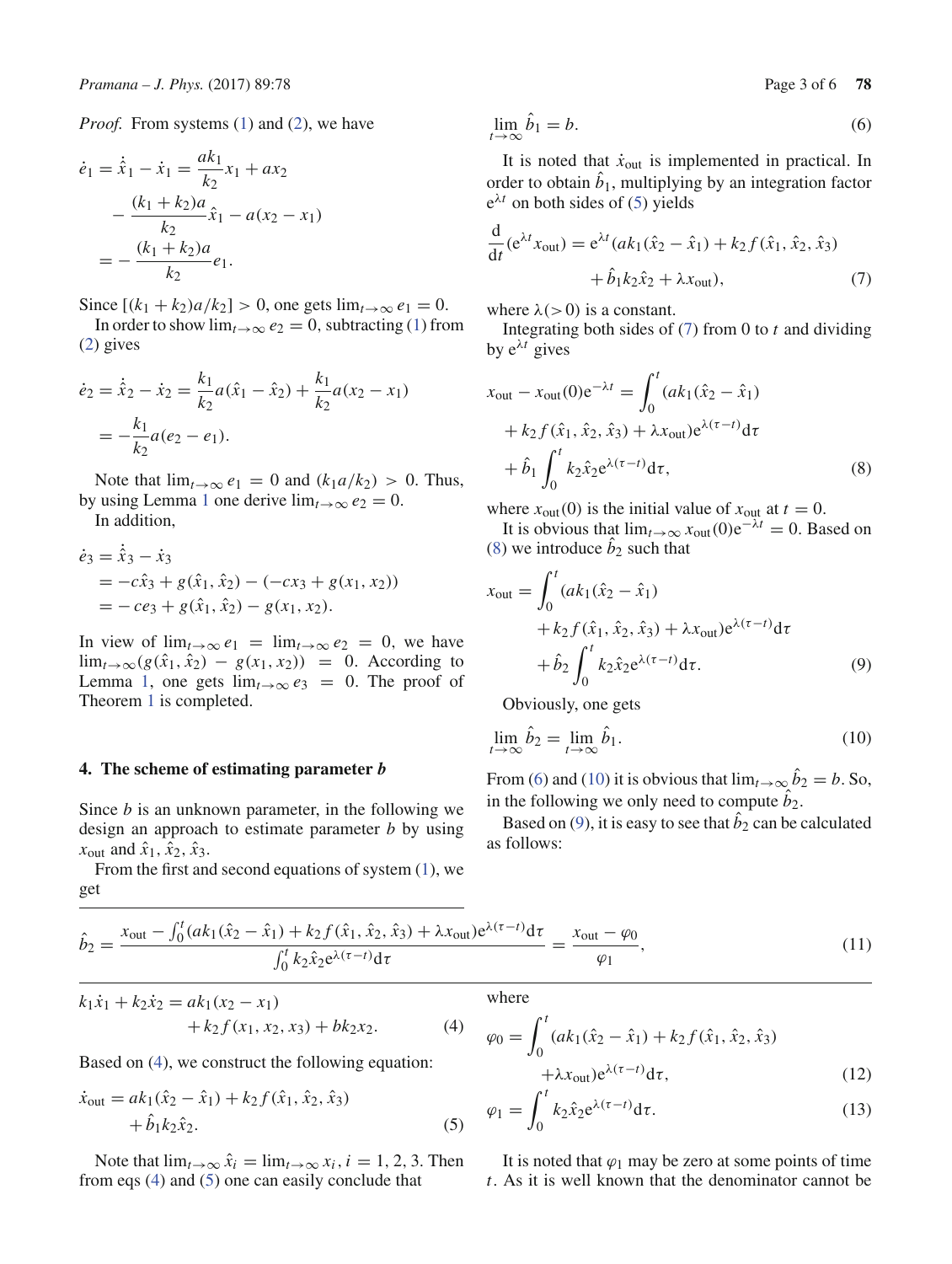zero, we should get rid of the denominator in (11). To this end we recommend a parameter  $\hat{b}$  which is defined by the following equation:

$$
\dot{\hat{b}} = \mu |\varphi_1| (\hat{b}_2 - \hat{b}), \tag{14}
$$

where  $\mu > 0$ .

According to (14), we easily know that  $\lim_{t\to\infty} \hat{b} =$  $\lim_{t\to\infty} b_2 = b$ . Combining (11) and (14) yields

$$
\dot{\hat{b}} = \mu |\varphi_1| \left( \frac{x_{\text{out}} - \varphi_0}{\varphi_1} - \hat{b} \right)
$$
  
=  $\mu \text{ sign}(\varphi_1)(x_{\text{out}} - \varphi_0 - \varphi_1 \hat{b}).$  (15)

The quantities  $\varphi_0$  and  $\varphi_1$  are not easily computed by using the explicit forms in (12) and (13). Differentiating (12) and (13) using the Leibnitz' rule, one gets

$$
\dot{\varphi}_0 = ak_1(\hat{x}_2 - \hat{x}_1) + k_2 f(\hat{x}_1, \hat{x}_2, \hat{x}_3) \n+ \lambda x_{\text{out}} - \lambda \varphi_0,
$$
\n(16)

 $\dot{\varphi}_1 = k_2 \hat{x}_2 - \lambda \varphi_1,$ (17)

with initial conditions  $\varphi_0(0) = \varphi_1(0) = 0$ .

Based on the above discussion, we have the following theorem.

**Theorem 2.** *The unknown parameter b can be estimated by b*ˆ *which is defined by*

$$
\begin{cases}\n\dot{\hat{b}} = \mu \operatorname{sign}(\varphi_1)(x_{\text{out}} - \varphi_0 - \varphi_1 \hat{b}), \\
\dot{\varphi}_0 = ak_1(\hat{x}_2 - \hat{x}_1) + k_2 f(\hat{x}_1, \hat{x}_2, \hat{x}_3) \\
+ \lambda x_{\text{out}} - \lambda \varphi_0, \\
\dot{\varphi}_1 = k_2 \hat{x}_2 - \lambda \varphi_1,\n\end{cases}
$$
\n(18)

*with initial conditions*  $\varphi_0(0) = \varphi_1(0) = 0$ .

*Remark* 2*.* From system (2) it is easy to see that parameters *a* and *c* are used in designing the response system. If *a* and *c* are unknown parameters, then it may be difficult to establish the response system. So, in order to easily construct the response system we assume that *a* and *c* are known parameters. Since system (2) does not contain parameter *b*, *b* can be viewed as the unknown parameter. According to Theorem 2, the unknown parameter *b* can be estimated by using eqs (18).

# **5. Numerical results**

In this section, we apply the synchronization and parameter estimation approaches to Lü system and some simulation results are also given.



Figure 1. The chaotic attractor of system (19) when  $a = 36, b = 20, c = 3.$ 

The state equations of Lü system [24] with output variable are given by

$$
\begin{cases}\n\dot{x}_1 = a(x_2 - x_1), \\
\dot{x}_2 = -x_1x_3 + bx_2, \\
\dot{z} = x_1x_2 - cx_3, \\
x_{\text{out}} = k_1x_1 + k_2x_2,\n\end{cases}
$$
\n(19)

where  $a, b, c \in R_+$ . Lü system (19) is chaotic if the parameters satisfy the following conditions:  $a =$ 36,  $c = 3$  and  $12.7 < b < 17.0, 18.0 < b < 22.0$ ,  $23.0 < b < 28.5, 28.6 < c < 29.0, 29.2334 < b <$ 29.345. The chaotic attractor of system (19) with  $a =$ 36,  $b = 20$ ,  $c = 3$  is given in figure 1.

# *Case* 1. *The synchronization of Lü system*

Comparing system (19) with system (1) yields  $f(x_1, x_2)$ ,  $x_3$ ) =  $-x_1x_3$ ,  $g(x_1, x_2) = x_1x_2$ . In order to synchronize system (19), based on system (2) the observer (response system) is given as

$$
\begin{cases}\n\dot{\hat{x}}_1 = \frac{a}{k_2} x_{\text{out}} - \frac{k_1 + k_2}{k_2} a \hat{x}_1, \\
\hat{x}_2 = w + \frac{1}{k_2} x_{\text{out}}, \\
\dot{w} = \frac{k_1}{k_2} a (\hat{x}_1 - \hat{x}_2), \\
\dot{\hat{x}}_3 = -c \hat{x}_3 + \hat{x}_1 \hat{x}_2,\n\end{cases}
$$
\n(20)

where

$$
\frac{(k_1+k_2)a}{k_2} > 0, \quad \frac{k_1a}{k_2} > 0.
$$

According to Theorem 1, the synchronization between systems (19) and (20) will be achieved.

In our simulation process, we take  $a = 36, b =$ 20,  $c = 8, k_1 = -2, k_2 = -1$ . It is easy to see that the conditions of Theorem 1 are satisfied. Based on Theorem 1, the synchronization between systems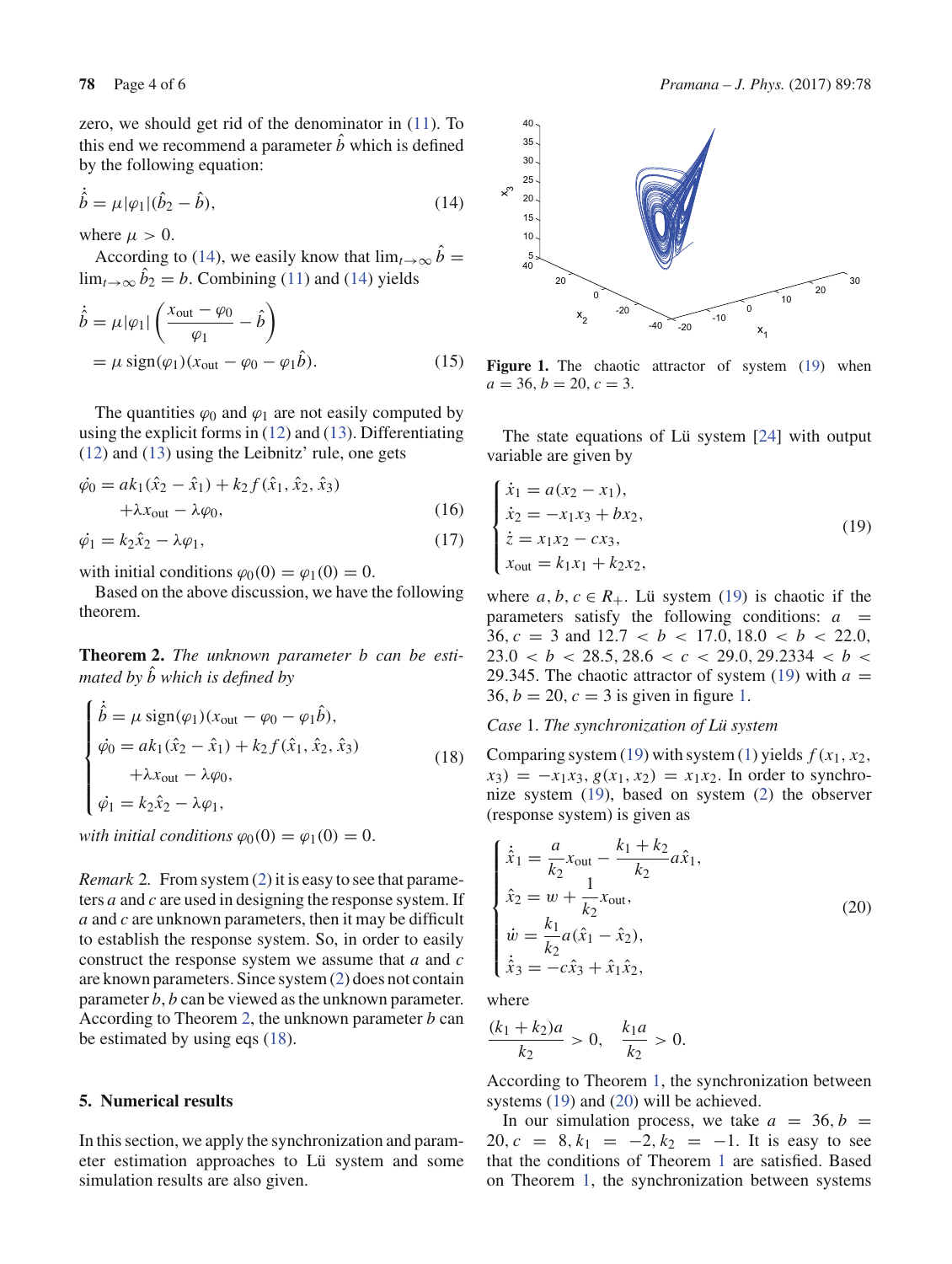

**Figure 2.** The time evolution of error *e*<sup>1</sup> between system (19) and observer (20).



**Figure 3.** The time evolution of error  $e_2$  between system (19) and observer (20).

(19) and (20) will be reached. The initial conditions of system (19) and observer (20) are chosen as  $(x_1(0), x_2(0), x_3(0)) = (4, -3, 12)$  and  $(\hat{x}_1(0), w(0),$  $\hat{x}_3(0)$  = (2, 6, 4), respectively. Numerical results of the time evolution of errors  $e_1, e_2, e_3$  between system (19) and observer (20) are shown in figures 2, 3, 4 and 5, respectively. From figures 2–5, one can conclude that the synchronization errors converge asymptotically to zero and the synchronization between system (19) and observer (20) is achieved.

## *Case* 2. *The estimation of parameter b*

In this subsection, we give the simulation result of estimating the unknown parameter *b*. By using Theorem 2, the unknown parameter *b* can be estimated by  $\hat{b}$  which is defined by



**Figure 4.** The time evolution of error  $e_3$  between system (19) and observer (20).



**Figure 5.** The estimated value of unknown parameter *b*.

$$
\begin{cases} \n\dot{\hat{b}} = \mu \operatorname{sign}(\varphi_1)(x_{\text{out}} - \varphi_0 - \varphi_1 \hat{b}), \\
\dot{\varphi}_0 = ak_1(\hat{x}_2 - \hat{x}_1) - k_2 \hat{x}_1 \hat{x}_3 + \lambda x_{\text{out}} - \lambda \varphi_0, \\
\dot{\varphi}_1 = k_2 \hat{x}_2 - \lambda \varphi_1,\n\end{cases} \tag{21}
$$

with initial conditions  $\varphi_0(0) = \varphi_1(0) = 0$ . In our simulation process, we set  $a = 36$ ,  $b = 20$ ,  $c = 8$ ,  $k_1 = -2, k_2 = -1$ . The simulation result with  $\hat{b}(0) =$  $0, \varphi_0(0) = \varphi_1(0) = 0$  and  $\mu = \lambda = 20$  is presented in figure 5.

In view of figure 5, it is obvious that the unknown parameter *b* can be estimated precisely by  $\hat{b}$  which means that our presented scheme is effective and it is feasible to estimate the unknown parameter.

*Remark* 3*.* It is well known that the speed of convergence is an important issue in parameter estimation. Equalities (8) and (14) show that the convergence speed